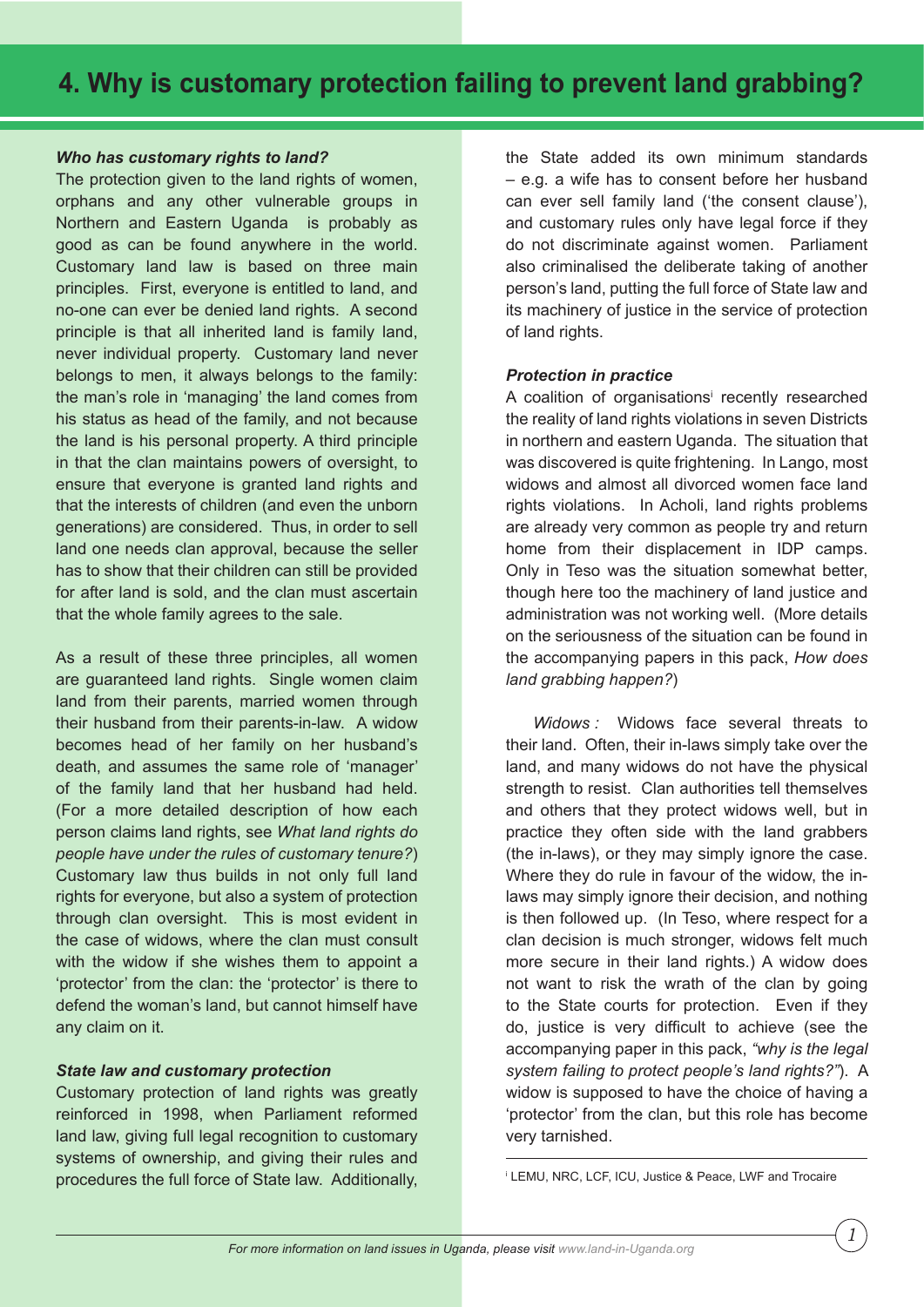The role may or may not combine a sexual role, according to the widow's choice, and does not give any claim over the widow's property. Today, younger widows are harassed by men from the clan, with no thought of protecting the widow, but only of exploiting her, both sexually and taking over her land. The clan remains silent (usually telling outsiders that the whole practice has ceased because of HIV), and widows fear to talk openly about the whole institution.

*Children born outside marriage:* Children born outside marriage have equal rights to land: if the father accepts paternity, they receive from him, and, if not, from the mother, who becomes a family head and receives land from her parents. In practice, they are now seen as competition for a scarce resource by both families. The father's family rejects them, especially if they grow up with the mother. As a result, the mother wants to send them off to their fathers – often complete strangers for the children – when they are very young. The mother's family may 'encourage' this, since they want to deprive them of land. Even if the father refuses them, they may be thrown out as adolescents on the excuse that they are 'badly behaved'. (It is hardly surprising if an adolescent who has been made to feel unwanted from birth shows a certain rebellious streak.) Clans are not intervening, in fact each clan is often looking to push the children off on to the other clan. None of the three ethnic groups studied has a 'supra-clan authority' capable of intervening and adjudicating between the clans' claims.

*Unmarried women:* An unmarried woman should receive land from her parents. However, the cultural 'expectation' that she may still marry never goes away – even when she is old! – and so a mature woman may still be treated as a 'girl' and denied a proper allocation of land. If she has children, she should be considered a family head and given land rights like her brothers. This is never respected, indeed her brothers are the ones who most often prevent this. Some clans intervene with the family to ensure that her rights are respected.

*Orphans:* Orphans inherit their parents' entire estate, and their father's family have no claims. Even an uncle who is taking the children as his own has no claim to their property, which he must hold in trust for them. In practice, it seems to be common for orphans to lose land to their uncles<sup>it</sup>. Younger children may simply not be told what land their parents owned – this is a particularly serious problem in Acholiland, where most children have not grown up on the land. Uncles may sell off the children's land and few orphans know the details of land ownership and land rights. The clan authorities do, of course, know exactly which land the orphans own, and are supposed to control sales, so their failure to stop this is usually deliberate<sup>iii</sup>.

### *How can this be happening?*

There are many reasons why land grabbing is so rampant and why the vulnerable so often face rights violations. Part of the problem is the lack of a land administration system for customary land. There are many weaknesses in the State land justice system which also encourage land grabbing<sup>iv</sup>. However, weaknesses in the work of the customary authorities is also contributing to the seriousness of the problem. Comparisons from one region to another and from villagers comparing the situation from one clan to another in the same village both pointed to the same conclusion: where customary authorities are serious about protecting land rights, the situation is very much better than otherwise.

Detailed examination of how the customary authorities, including an analysis of the records of disputes which they had heard, pointed to the following problems that need most urgent attention.

ii We were able to discover the frequency of several other land rights violations, but not this one, because we did not have easy access to all the orphans in any village.

iii In some cases, this may well amount to a criminal offence and in other cases they may have civil liability for negligence in their legal trusteeship.

iv Problems in the land administration and justice are analysed in detail in the accompanying papers, "*why is the land administration failing to protect land rights?*" and *"why is the legal system failing to protect people's land rights?"*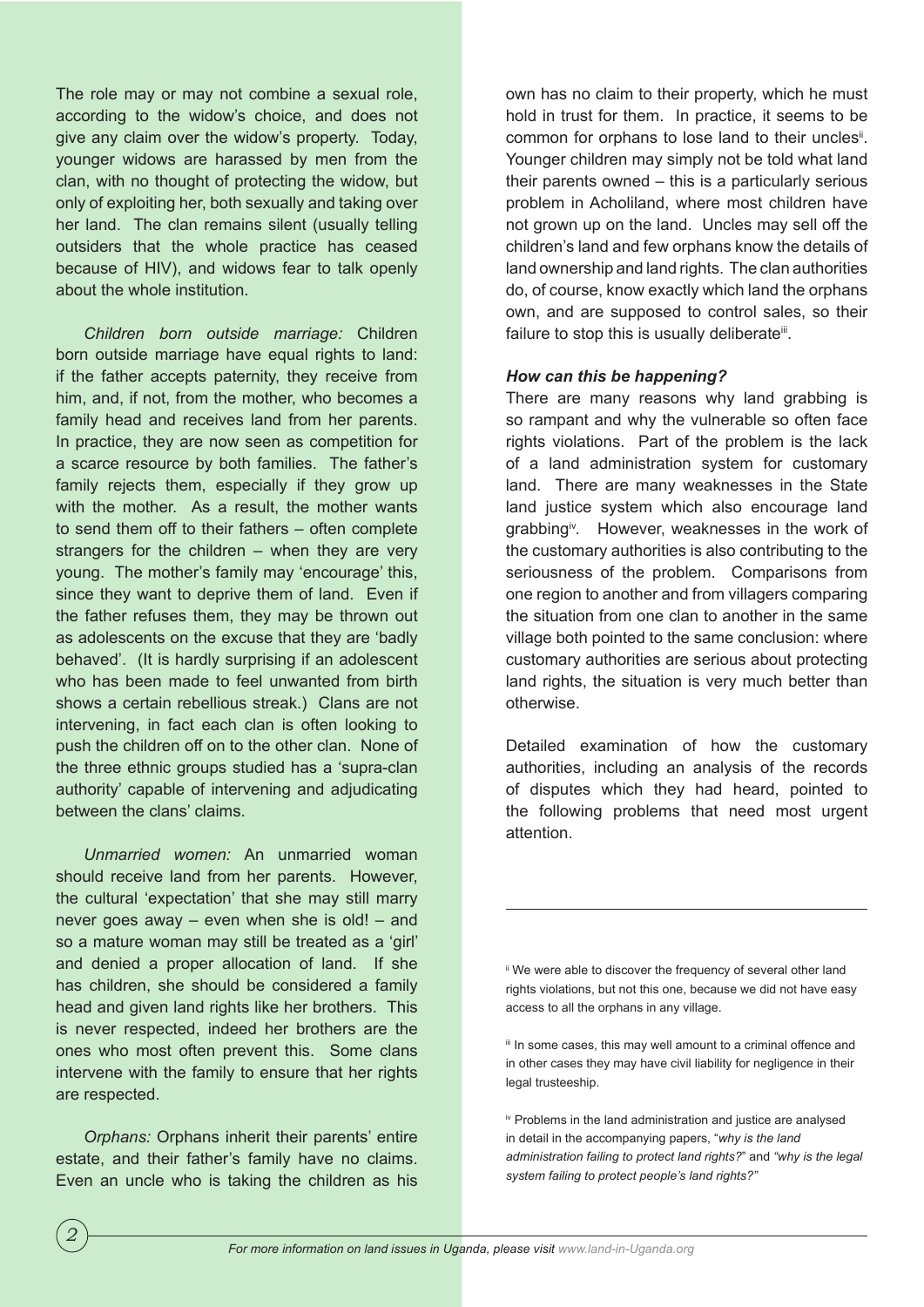*Many clan leaders don't know customary law.*  Customary law was not written down until recently. It is both an oral tradition and a flexible one, with customary authorities using basic principles to 'solve' each individual dispute. However, there is no system for teaching these principles to clan authorities or for ensuing they understand them. Although the Langi and Acholi have a 'hierarchy' within their clans, the senior leaders (*Rwot, Awitong*) have not been active in supervising or supporting the village level authorities in their land dispute resolution. As a result many simply believe many of the same mis-conceptions that are so often repeated, particularly around women's land rights. Now that codes have been agreed by all clans and written down, there is no excuse for this to continue.

*Customary authorities don't know their roles*: There is no 'training' or 'induction' for customary authorities, e.g. the members of a (village level) clan land committee which adjudicates on land disputes. Culturally, they are supposed to be proactive in ensuring protection of rights, but in practice they wait for cases to be brought to them. They are not given guidance on how best to play a positive role by the clan hierarchy. This is unfortunate.

*Customary authorities don't know their powers*: The legal framework in which customary authorities act was completely changed by the 1998 Land Act, which essentially made them part of the State Justice system for land matters. Unfortunately, no-one has explained this to the customary authorities! They do not know how they relate to the State institutions such as LCs or LC courts, often erroneously believing the LC1s are a higher authority on land than they are. They do not know how to use State courts to enforce their decisions.

*Generalised confusion over clan's powers and roles*: The customary authorities are not the only ones who are confused about their roles and powers. Local courts do not know what status their adjudication decisions have and so can simply re-hear a case from the beginning instead of starting with the judgement of the customary authority and

hearing an appeal. This allows anyone who loses a case at the customary forum simply to ignore it and to try their luck at another court – leading to de-motivation on the part of the customary authorities. The State has simply never sat down to decide on a simple system for integrating the two sets of authority so that they can work together. This is long overdue.

## *Corruption in the clan:*

Customary authorities have not been immune to the cancer of corruption in Ugandan society. Clan authorities in Lango openly admit taking bribes when hearing cases. Although this is a criminal offence, there has never been any supervision and disciplinary action taken either by the State or by the clan hierarchy.

*Erosion of clan's powers and respect:*  In an environment where there is a competing State administration that appears to have more powers, where there is confusion about roles and responsibilities and where too many clan authorities are seen to be passive and corrupt, it is no surprise that respect for the clan system has eroded in many places. (This was heightened in Acholiland, where the clan authorities lost all authority in IDP camps.) In the absence of a system of enforcement, clan power rests solely on respect, and when it squanders respect, it squanders its own powers. This is clearly seen in the contrast between Teso and Lango. In Teso, the clan is respected and it is hard to ignore their decisions. In Lango, respect has eroded and their decisions are routinely ignored.

## *What can be done ?*

Although the situation is extremely worrying, it is also clear that a few very simple and inexpensive measures could transform the working of customary protection of land rights. Much of the solution lies in the clans' own hands.

• *Dissemination of customary law* Now that authorised land codes ('principles, practices, rights and responsibilities - PPRR') have been written for Acholi, Lango and Teso, it is important that they are used by all customary authorities. This requires